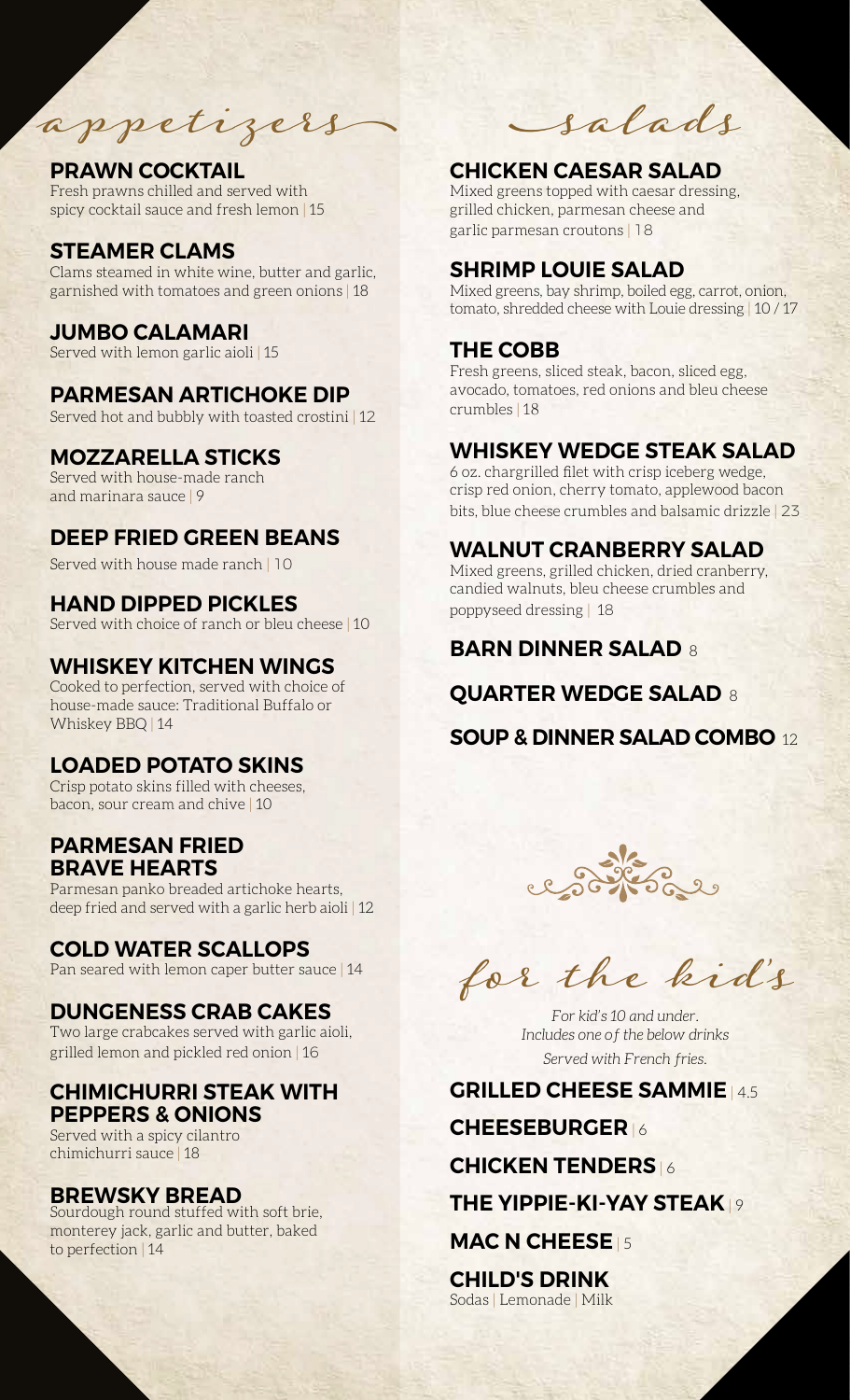handhelds

*All handhelds are served with choic e ofsoup or salad, house bread and choice of side.* 

### THE BARN BURGER

1/2 lb. ground sirloin patty on a grilled rustic french roll with lettuce, tomatoes, red onions and choice of cheese 18

#### MUSHROOM SWISS BURGER

1/3 lb. patty grilled and finished with sautéed mushrooms and swiss cheese on toasted brioche bun 16

#### WHISKEY BBQ BURGER

1/3 lb. patty grilled and finished with cheddar cheese, onion rings and whiskey BBQ sauce on toasted brioche bun 16

### CLASSIC BURGER

1/3 lb. patty with American cheese, lettuce, tomato, onion and pickle 14

### **CHICKEN CLUB**

Grilled chicken breast, pepperjack, bacon, avocado, lettuce, tomato, onion 18

### FAMOUS GB STEAK SANDWICH

Always a house favorite! Thinly shaved steak served on a rustic French roll, grilled onions and choice of cheese upon request 19

#### TRI TIP SANDWICH

Tender Tri-Tip with provolone cheese, creamed horseradish on grilled rustic French roll with mixed greens, tomato and pickled red onion 19

pasta

### CHICKEN FETTUCCINE ALFREDO

Classic parmesan alfredo tossed with fettuccine, grilled chicken and parmesan cheese 19

#### SHRIMP POMODORO PASTA

Tender rock shrimp sautéed with garlic and shallots finished with rich alfredo, fettuccine and tomato bruschetta 23

### PASTA PRIMAVERA

Classic parmesan alfredo tossed with fettuccine and a mix of sautéed vegetables 17

#### BEEF STROGANOFF

Tender beef tips in a rich red wine mushroom sauce server of fettuccini noodles with sour cream and chives 19

#### CLAM FETTUCCINE

Fettuccine noodles tossed in a rich white wine clam sauce finished with parmesan cheese, green onion and tomato 22



Onion Rings | French Fries | Steak Fries | Sweet Potato Fries Loaded Baked Potato | Loaded Mashed | Seasonal Veggies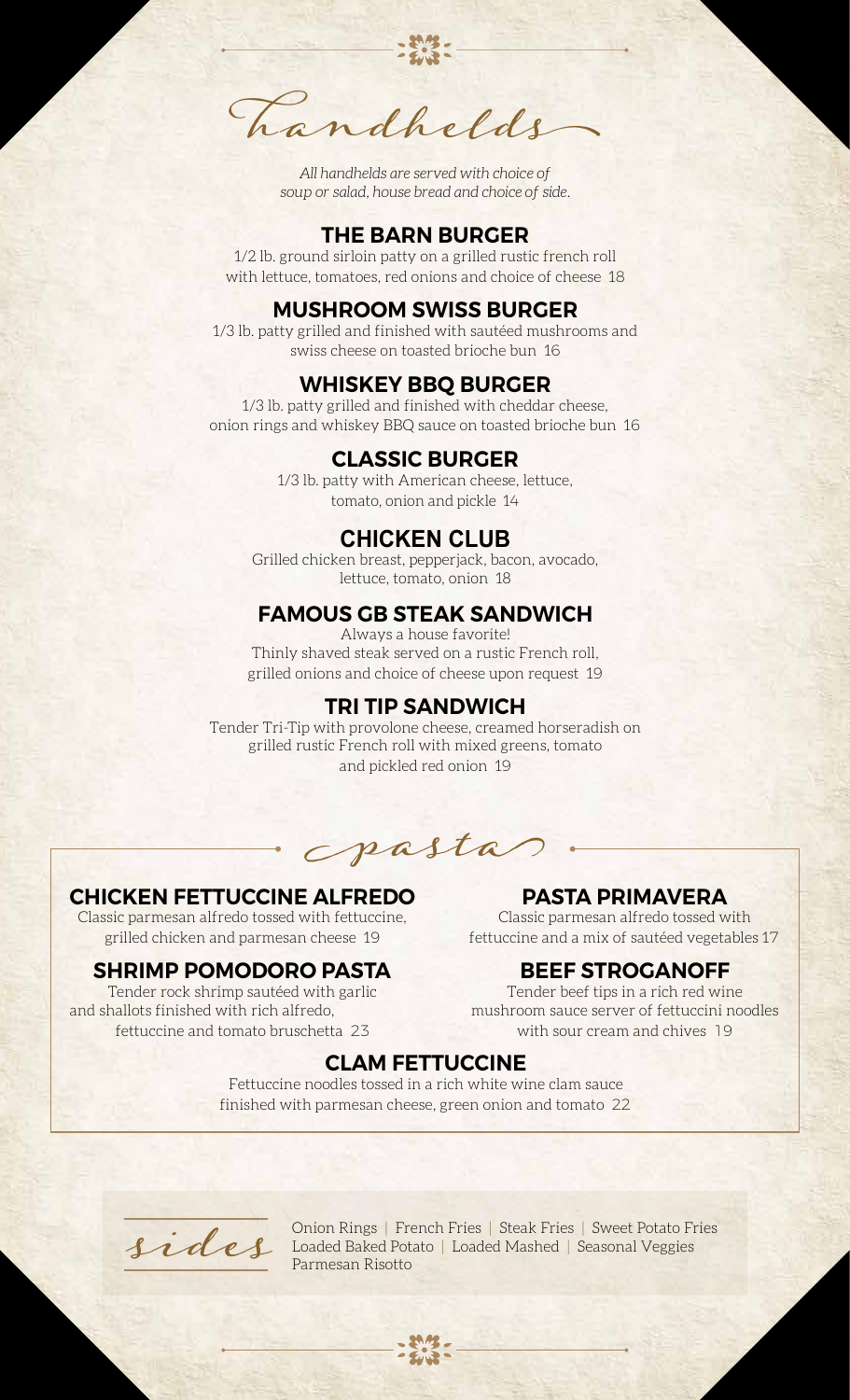kitchen entrées *All entrées are served with choice of soup or salad, house bread and choice of* 

*side, excluding Tomato Chicken Bruschetta and Sea Scallops, which are served as stated.*

signature

*® All steaks charbroiled or flat grilled Proudly serving Certified Angus Beef . and finished with house Steak Butter.*

# THE COWBOY RIBEYE

24 oz. Bone-in Rustic Cut Ribeye, High Marbling 46

### BONE-IN FRENCH RIBEYE

21 oz. French Exposed Bone Prime Grade Ribeye 48

**HAND CUT NEW YORK** 12 oz. 35

FILET MIGNON 8 oz. 40

### TOP SIRLOIN

6 oz. Baseball Cut 20 | 10 oz. Center Cut 28

#### PORTERHOUSE

24 oz. Prime Grade – 42 | Dinner for 2 – 50 cativitas

### PRIME GRADE PRIME RIB

*Available Thursday, Friday and Saturday*  Aged, seasoned and slow roasted, served with horseradish and au jus 10 oz. Petite Cut 34 | 12 oz. Large Cut 38

## **–STEAK TOPPERS–**

Lobster Tail 18 | Hand Dipped Prawns 9 Scampi Style: Shrimp Sautéed In Butter & Garlic 9 Sea Scallops: Sautéed In Butter & Garlic 12 Sautéed Whiskey Butter Mushrooms 4

seafood

### **SALMON**

8oz fresh Atlantic salmon filet seasoned and sautéed finished with lemon caper cream sauce 25

## NORTH ATLANTIC LOBSTER TAIL

(2)6 oz. Lobster tails cooked and seasoned to perfection, accompanied by drawn butter 38

## SCAMPI

Jumbo prawns sautéed in butter and garlic 24

## HAND DIPPED PRAWNS

Tempura battered and fried to perfection, served with house made cocktail sauce and lemon 24

# SEA SCALLOPS

Fresh scallops pan seared in a brown butter sauce, served over garlic parmesan risotto 29

steaks signature dishes CHEF'S

# DOUBLE CENTER CUT BONE-IN PORK CHOP

Seasoned, grilled and drizzled with apricot bourbon butter sauce 20

### FILET TENDERLOIN MEDALLIONS

Tender filet medallions seasoned and seared to perfection served with whiskey butter mushrooms 27

### ST. LOUIS RIBS

Slow roasted and smoked to perfection basted with whiskey bbq sauce. Half rack 20 | Full rack 28

## KENTUCKY BOURBON GLAZED **MEATLOAF**

House-made meatloaf served with mashed potato and seasonal veggies 19

# CHICKEN FRIED STEAK

Southern breaded and fried golden brown served with country pepper gravy 19

# CHICKEN PICCATA

Lightly breaded, pan seared and topped with a creamy white wine lemon butter caper sauce 21

# MOCK ABALONE

A Green Barn classic brought backtenderized chicken breast in clam juice, flour dredged and sautéed finished with fresh lemon 21

# BOURBON BEEF TIPS

Tender beef tips sautéed with mushrooms and garlic finished in our house made au jus 20

## **PARMESAM ARTICHOKE CHICKEN**

Pan seared chicken breast finished with lemon artichoke parmesan 21

*Consuming raw or undercooked meats, poultry, seafood, shellfish or eggs may increase your risk of foodborne illness.*

*Automatic gratuities will be added to parties of eight or more!*